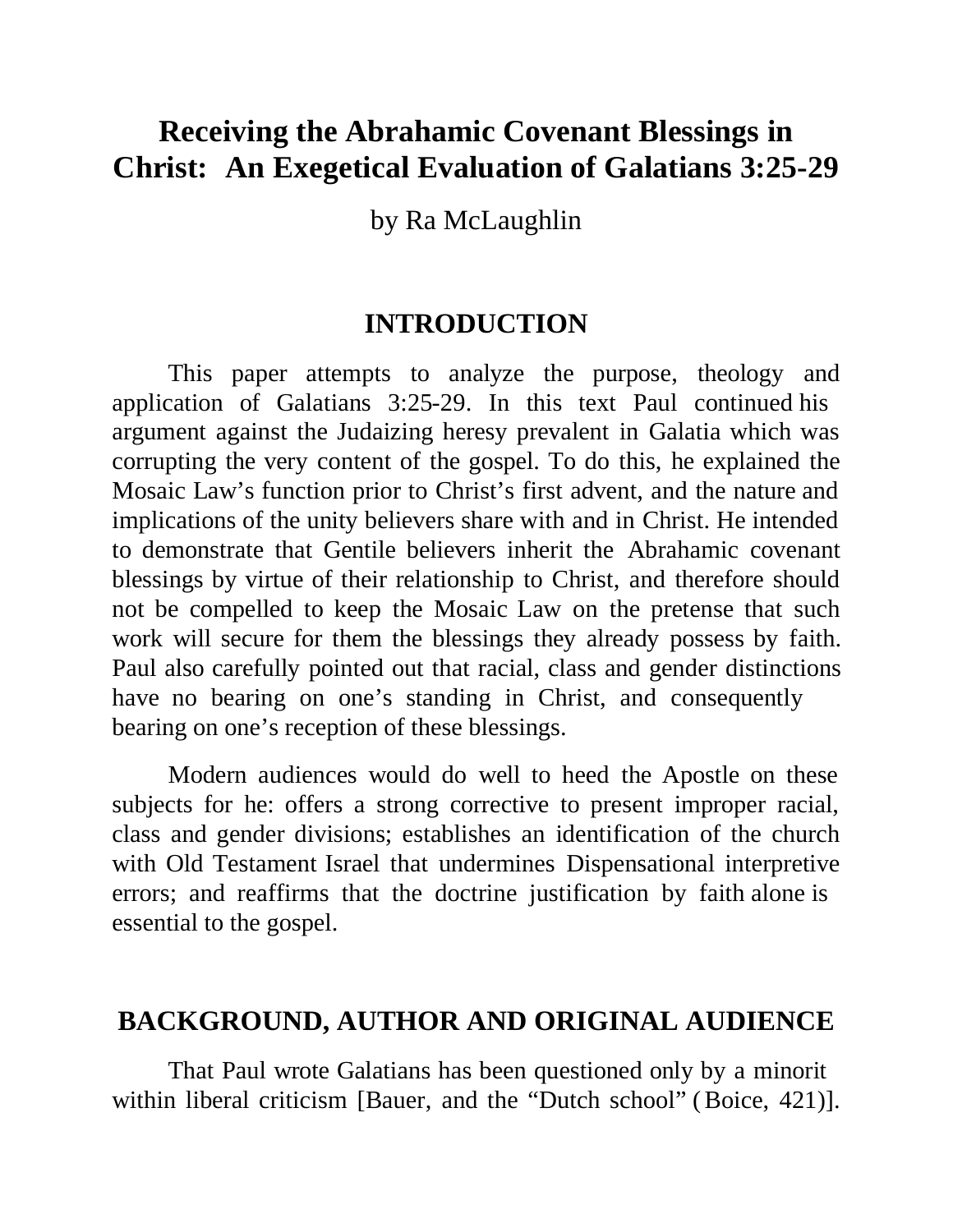The authenticity of his authorship (Galatians 1:1; 5:2) is accepted not only by conservatives, but also by liberal critics *en masse*.

The greater questions arise concerning the date and audience of the letter. A thorough analysis of these matters being beyond the scope of this paper, it will suffice to say that this writer favors a date prior to the Jerusalem Council (Acts 15:1-35), and a Southern Galatian audience including the churches of Pisidian Antioch, Iconium, Lystra and Derbe which Paul established on his first missionary journey.

More important for the interpretation of this letter is its internal evidence regarding the original audience. Paul identified his readers as Gentile churches (1:16) which he had established (1:8) in Galatia (1:2), having converted them from paganism (4:8-10). Probably, there were Jews among them (3:28) who instigated the Galatians' falling awa from the gospel they once had held (1:6). According to Paul's evaluation, the churches had begun selflessly (4:14-15), had been willing to suffer for the gospel (3:4), and had run well (5:7), but were subsequently disturbed by certain men (1:7) who convinced them that salvation could not be had apart from circumcision (5:1-12; 6:11-15). Paul previously had encountered similar Judaizing problems in Peter and Barnabas (2:11-21), and, having triumphed over Peter, felt confident that he could speak authoritatively to the matter.

# **STRUCTURE OF THE LETTER TO THE GALATIANS**

Paul's letter to the Galatians may be broken into five basic subdivisions:

1. GREETING (1:1-5): In this section, Paul identified himself as the author, and the Galatian churches as the audience. Despite his harsh words for them and his accusation that they had abandoned the gospel, Paul still referred to them as brethren.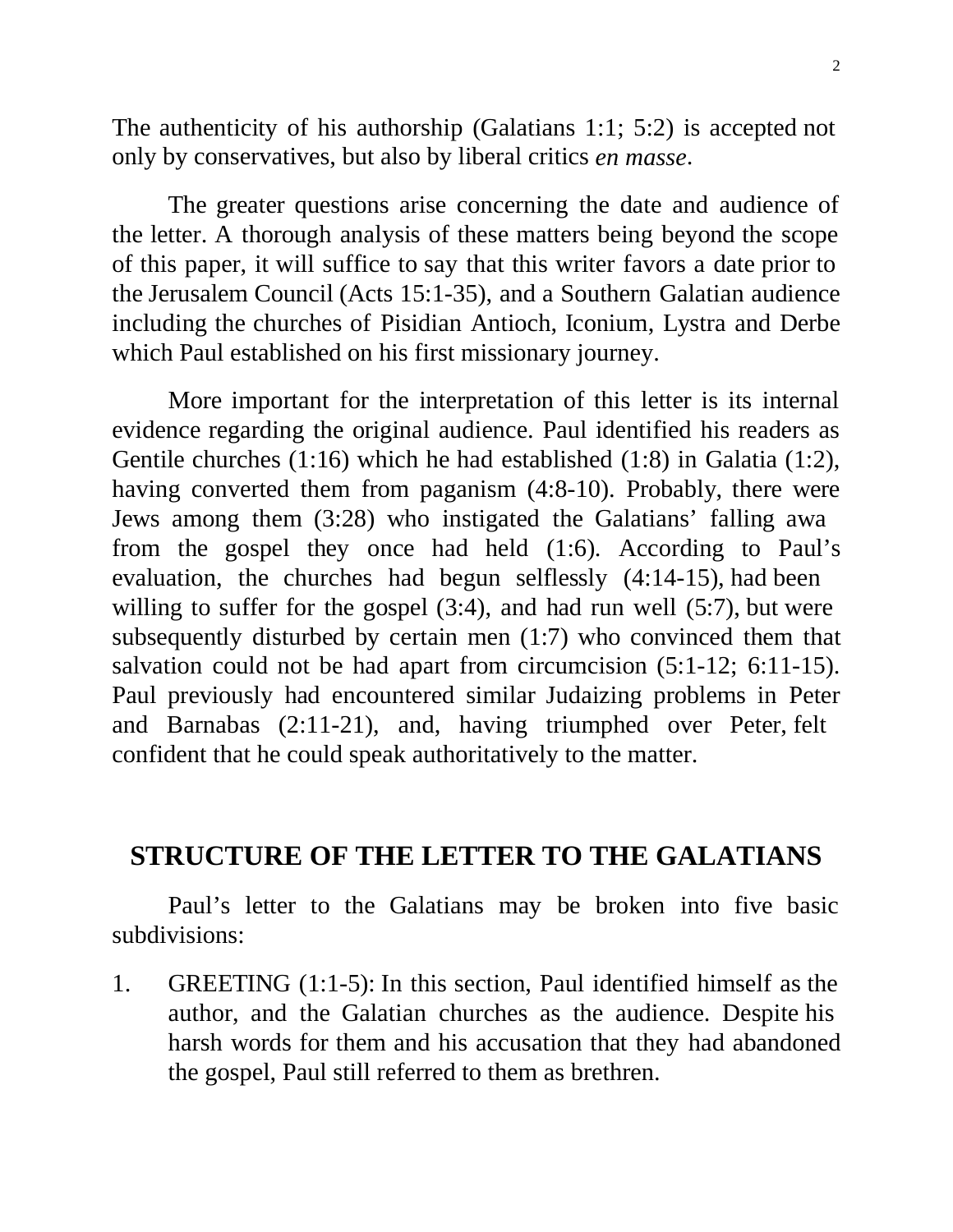- 2. PROBLEM INTRODUCED (1:6-10): Paul immediately explained his reason for writing: following false teaching, the Galatians had abandoned Christ and forsaken the true gospel.
- 3. DEFENSE OF PAUL'S GOSPEL AND PAUL'S AUTHORITY  $(1:11-2:21)$ : Paul defended his gospel's authority by claiming its divine origin, and by reminding his audience that the Jerusalem apostles themselves affirmed its accuracy and authority. He defended his own authority, both to preach the gospel and to address the problems of Galatia, by recounting his victory over Peter on this very issue.
- 4. PROBLEM EXPLAINED AND CORRECTIVE OFFERED (3:1 6:10): In this portion of the letter's body, Paul restated the problem of turning away from the gospel. He more clearly defined the problem as judaizing (rejecting the sufficiency of faith alone to justify) and relying on the added requirement of circumcision. He responded to this heresy by explaining the antithesis between La and promise as bases for being in Christ and for receiving the blessings of the Abrahamic covenant. Because the problem also included specific breakdowns of interpersonal relationships and because the corrective might have been thought to advance antinomianism, the corrective also included specific instructions for godly living and brotherly love.
- 5. SUMMARY AND CONCLUSION (6:11-18): This brief section reasserts the argument and corrective in concrete terms: circumcision is worthless; walking by the Spirit fulfills the Law; and Paul has the authority to say so. It ends with a typical final blessing.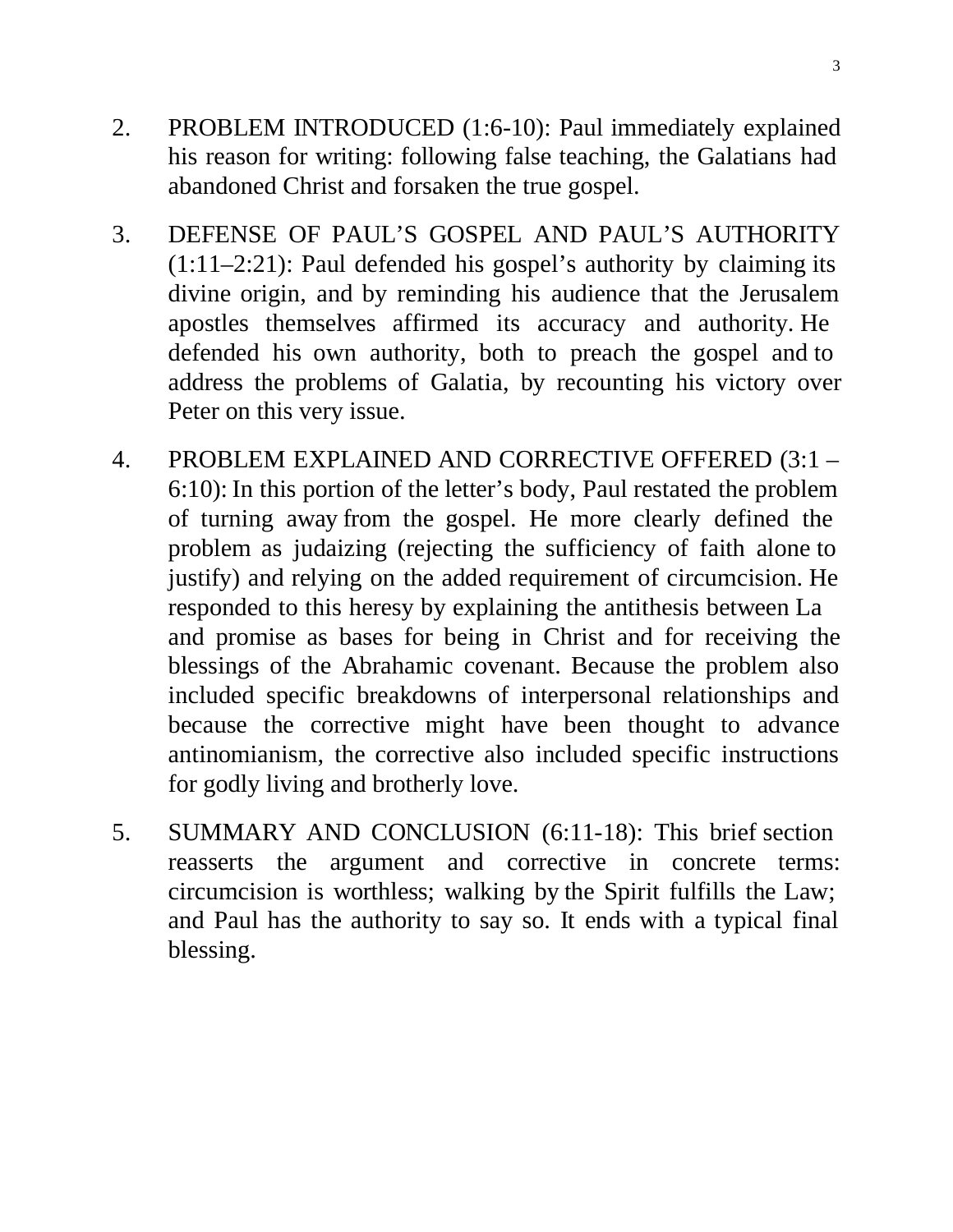# **STRUCTURE AND THEOLOGY OF GALATIANS 3:1–4:7**

Galatians 3:1– 4:7 is the subsection of the "problem explained and corrective offered" subdivision in which the text at hand falls. It begins with the Paul's first direct explanation of the problem: the Galatians believed they were being perfected "by the flesh" (3:3), that is, b rendering obedience to the Law. It is worth noting that Paul equated the means of "being perfected" (έπιτελεΐσθε, verse 3) both with the means of miracle working (verse 5) and of justification (δικαιοῖ, verse 8;  $\delta$ ικαιοῦται, verse 11). This suggests that Paul thought faith to be the means of many aspects of salvation and regenerate living.

Paul began to correct the problem by establishing that justification is by faith, not by works of the Law, and that the Law can do nothing but curse man (3:6-12). From these premises, he explained that Christ's work of redemption provides the basis for faith. That is, because Christ fulfills the Law and receives to himself the Abrahamic covenant blessings, and because the Law cannot provide these blessings, the blessings must come to man only through Christ (3:13-16). Paul added that the Law never had been and never could be the means to such blessings for the simple reason that God did not establish the Law as the means to the blessings (3:17-18). Since the Galatians clearly had trouble understanding the proper use of the Law, Paul not only told them what the Law was not, but also what God intended it to be: it was to rule over his people until the coming of Christ, and to prevent them from keeping the Abrahamic covenant apart from Christ (3:19-24). From all the foregoing, Paul declared that one escapes the Law's rule and receives the covenant blessings only through union with Christ, who is the only one entitled to such freedom and blessings (3:25-29).

Not being satisfied to conclude his argument with this intellectually convincing case, Paul presented the scheme again in more affective terms. He emphasized that God's love for his people throughout the redemptive-historical process paralleled a father's love for his children. Paul insisted that God employed the Law as a good,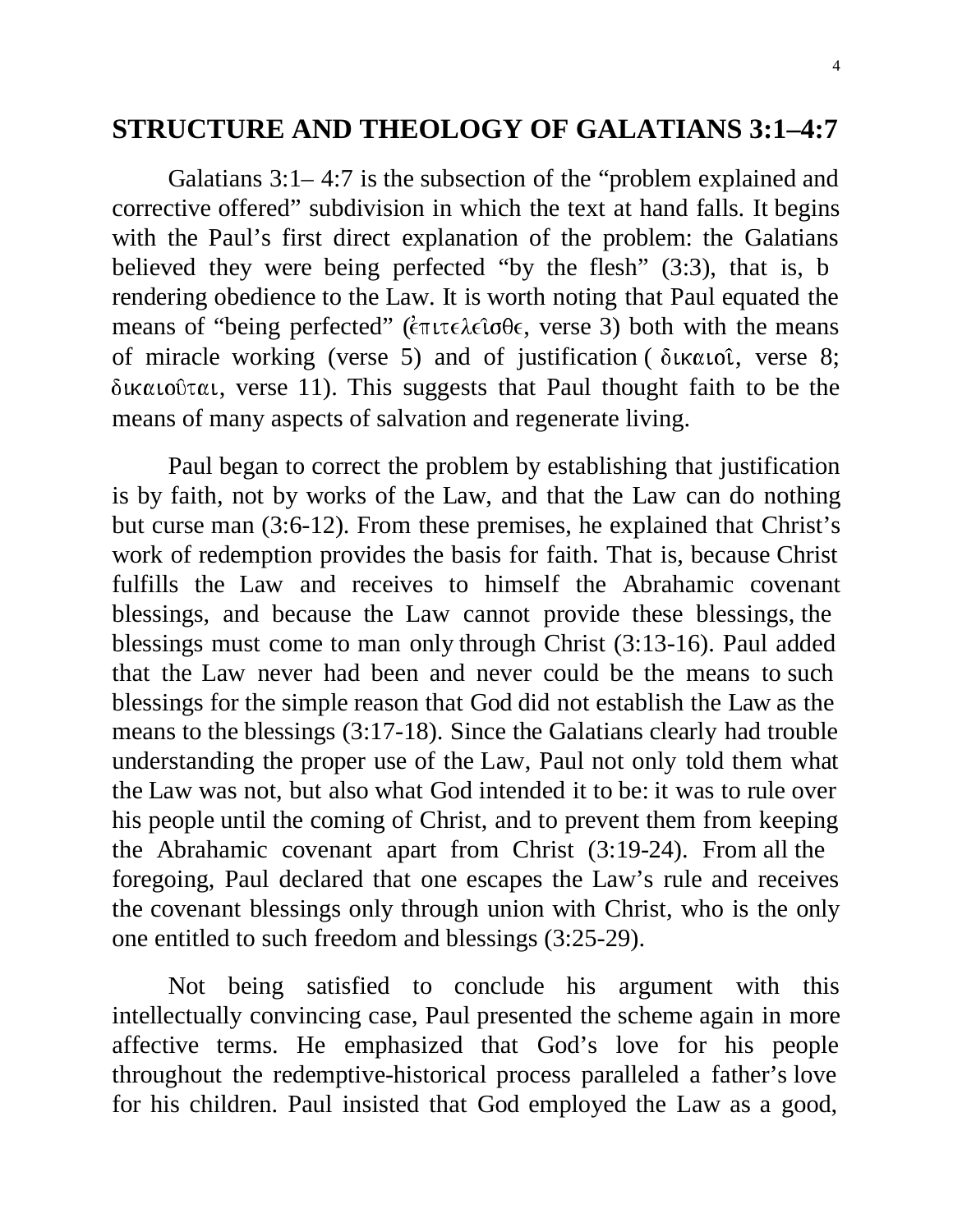necessary and temporary steward over his immature children, but that the Law's usefulness ended when the children reached maturity which maturity they reached in Christ  $(4:1-7)$ . Over those who believe, the Law has no claim. Further, it has never been, and will never be, the means of salvation.

# **EXPOSITION OF GALATIANS 3:25-29**

# **Galatians 3:25**

In this verse, the genitive absolute έλθούσης δε της πίστεως ("now that faith has come") should carry its typical temporal adverbial force, representing the point in time from which oùket ("no longer") measures. Thus, faith comes when the rule of the  $\pi \alpha \iota \delta \alpha \gamma \omega \gamma \delta \nu$ ("pedagogue") Law ends. New Testament biblical theology has suggested that this "coming of faith" refers to the inauguration of the eschaton in the coming of Christ, to the "whole complex of events related to the life, death, and resurrection of Christ" (George, 272), the time "when the new order and dispensation of salvation became effective" ( Ridderbos, *Paul* 198). However, given the immediate context, this reading seems unlikely. Paul said that those who were no longer under the παιδαγωγόν were all sons of God through faith in Christ Jesus (Galatians 3:26), indicating that he meant a personal coming to faith, repeatable for each individual, not a once-for-all-time eschatological event. This non-biblical theological reading is strengthened by the fact that Paul established his case on the example of Abraham, who lived long before the inauguration of the eschaton.

The phrase  $\phi \pi \delta$   $\pi \alpha \iota \delta \alpha \gamma \omega \gamma \delta \nu$  ("under a pedagogue") presents special problems because its proper interpretation depends to some degree on definition of παιδαγωγός ("pedagogue"), which is somewhat difficult to determine.   $παιδαγωγός$  ("pedagogue") was a household slave who took charge over the master's children after they left their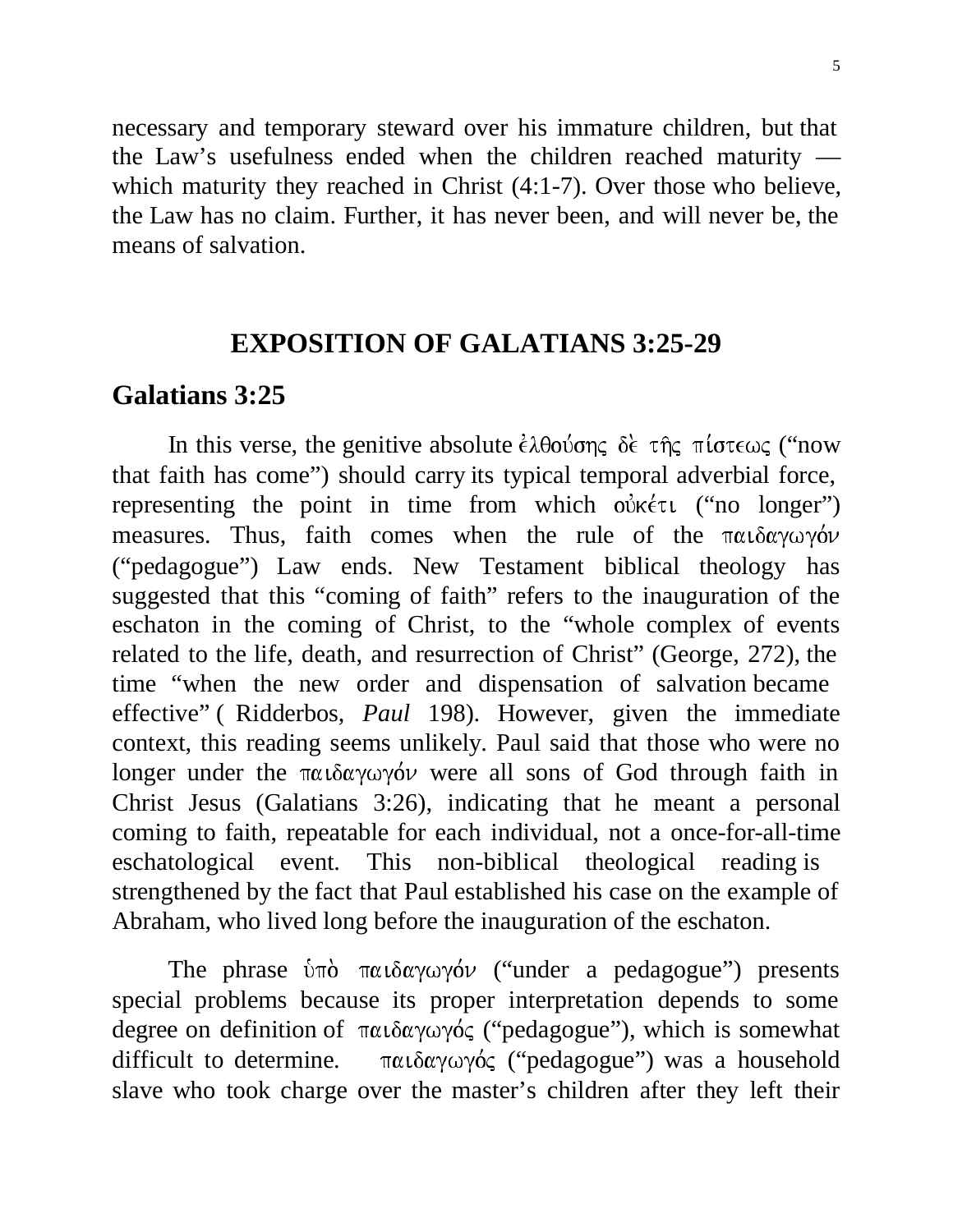nurse's care and until such time as they reached maturity. He was apparently charged with training children in manners and morals, but not in scholastic matters — although he did conduct his charges to and from school. He was to keep the children out of trouble and out of harm's way, disciplining them if necessary. Philo wrote that the restraining force of the παιδαγωγός ("pedagogue") kept children from sin (Yonge, 360), and Josephus recorded that Cain, when questioned b God as to Abel's whereabouts in Genesis 4:9, responded that he was not his brother's παιδαγωγός ("pedagogue") (Thackeray, 27). Quoting Plato, Xenophon, Plutarch and Jewish Midrashim, Longenecker presents a strong case that the παιδαγωγός ("pedagogue") was an honorable, qualified man ( Longenecker, 146-148). Others, however, speak of the παιδαγωγός  ("pedagogue") as a worthless slave ( Ridderbos, *Commentary* 146).

All these understandings of the function of a  $\pi\alpha\iota\delta\alpha\gamma\omega\gamma\delta\zeta$ ("pedagogue") have led to many speculations regarding the manner in which the Law governs a man prior to faith. Some of those who see the   ("pedagogue") as a disciplinarian maintain that the La makes men aware of their need for Christ. Some of those who believe the παιδαγωγός ("pedagogue") was a respectable man see the Law as leading men to Christ through typology, progressive training and revelation.

These types of interpretations, however, miss Paul's point. Παιδαγωγός ("pedagogue") is simply a metaphor for the Law, and its meaning should be stretched no further than Paul's own use, governed by the point he used it to illustrate. In actuality, Paul used παιδαγωγός ("pedagogue") to refer to the Law's delegated, temporary authority over those who had not matured, which core meaning every scholar on every side affirms.

Paul accentuated this core meaning with temporally weighted words like πρὸ ("before"), μέλλουσαν ("about to be") and οὐκέτι ("no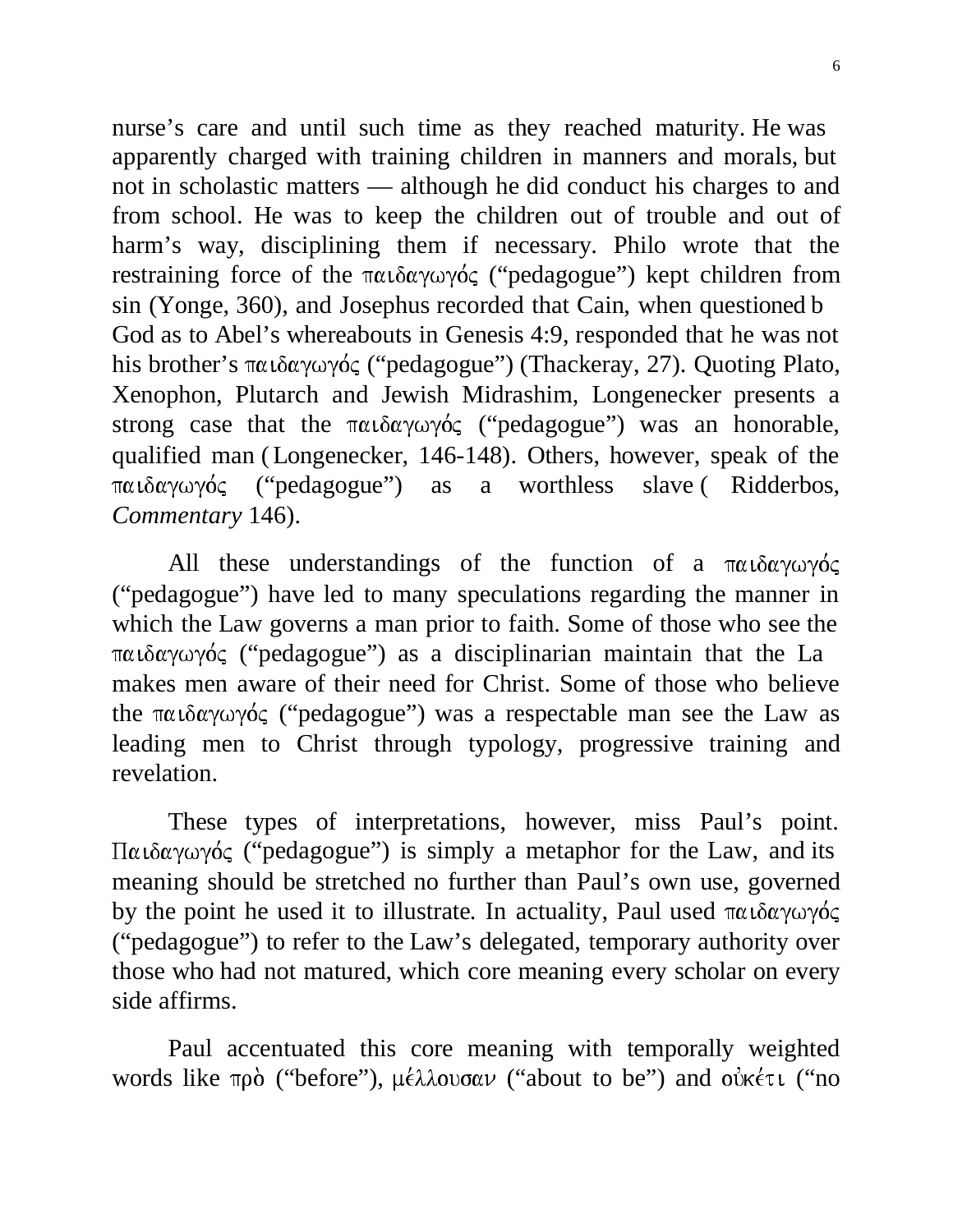longer") (Galatians 3:23-25), and with the metaphor of the son who is treated like an heir until he comes of age (Galatians 4:1-7). These temporal words also indicate that  $\epsilon \zeta$  in the phrase  $\epsilon \zeta$   $X$  $\rho \iota \sigma \tau \delta \nu$  ("until Christ") (Galatians 3:24) ought to be read with a temporal force as "until" (contra Calvin, *Institutes* 308 and 391).<sup>1</sup>

Thus, Paul's use of the metaphor does not directly imply any particular modern use of the Law beyond its having authority to condemn the unregenerate until such time as they come to faith. This use is consistent with other Pauline treatments of the Law (compare Romans 7:6).

## **Galatians 3:26**

 $\overline{a}$ 

Paul shifted from first person plural in verse 25 to second person plural in verse 26, and Betz has argued on this basis that Paul moved from an exclusive "we" in 2:15–3:25 to an exclusive "you" in 3:26ff., very consciously shifting from a discussion of the Jew's relationship to the Law to the Gentiles' relationship to the Law (Betz, 185). While this is possible grammatically, common sense must rule against the reading because it completely destroys the flow of Paul's argument. First, it fails to account for the apparently explanatory use of  $\gamma \dot{\alpha}$  in verse 26. The supposed radical change in subject leaves no foregoing material to be explained, verse 26 no longer being predicated upon verse 25. Betz's tries to counter this reading, suggesting  $\gamma \dot{\alpha}$  carries an inferential force and indicates that the Gentile's condition is the consequence of the Jews' condition, but even this use of  $\gamma \dot{\alpha}$  doesn't make sense of the passage in context.

<sup>&</sup>lt;sup>1</sup>For Further support of a temporal interpretation, see: Betz, 178; Boice, 467; Bruce, *Commentary* 183; George, 267; Longenecker, 149.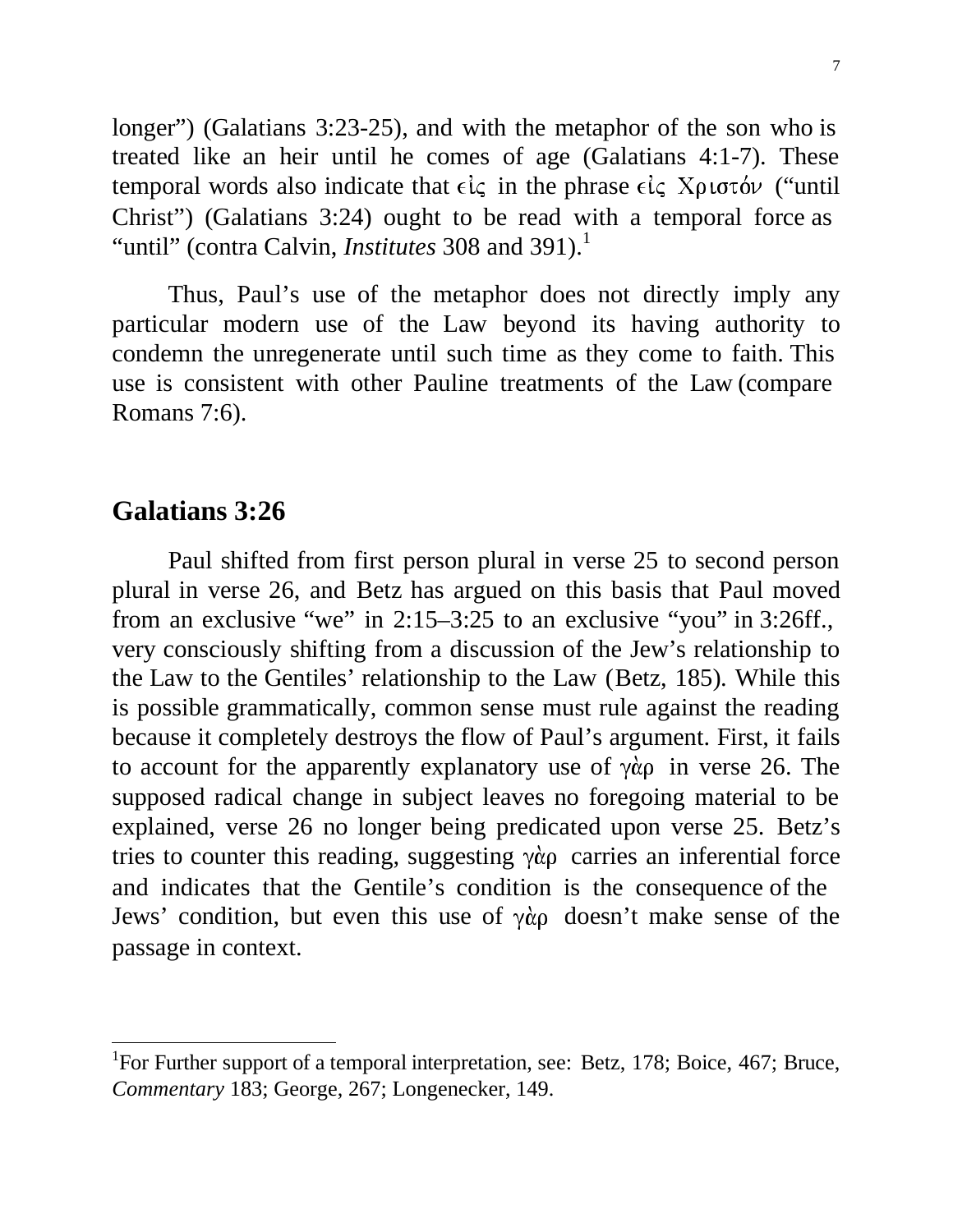The move from first to second person is better explained as a relatively unimportant variation as Paul moved between an inclusive "we" ("you and I") and a representational "you" (the Galatians) with which he wholly identified. If any subtle inference is felt, it may be that Paul proded his readers toward self-evaluation, encouraging a greater internalization of his foregoing argument — but even this suggestion stretches toward over-exegesis.<sup>2</sup> Taking the "we" as inclusive, the  $\gamma \dot{\alpha} \rho$ indicates an explanation: if they were no longer under a παιδαγωγόν ("pedagogue"), then they had come into their sonship proper (compare George, 273). They were no longer to be treated as slaves (such was the status of a son who was under a παιδαγωγόν ["pedagogue"]), but were to be treated as heirs, just as Paul described in Galatians 4:1-7.

Betz asserts that the title "sons of God" was generally reserved for Jews (Betz, 185-186), but here Paul applied the title to Gentiles as well. This implies that Paul calculated his argument to refute the Judaizers b insisting that the descendants of Abraham are those who claim that status by faith alone. Interestingly, the two appearances of the phrase "son of God" earlier in the letter refer to Christ himself — this alludes to another important point discussed below under the treatment of  $\epsilon \nu$ ("in Christ Jesus").

Perhaps the most significant declaration in this verse, both for modern believers and for Paul's argument, is the statement that believers are sons of God "through faith, in Christ Jesus." Paul consistently used the first prepositional phrase διά της πίστεως ("through faith"), as well as its anarthrous counterpart (διὰ πίστεως ["through faith"]), to refer to the means by which something was accomplished. In this case, he unqualifiedly asserted that becoming sons of God, just as justification, depends solely upon faith in Christ apart from works of the La (compare Galatians 3:9-11).

 $2$ Consider, for instance, the similar shift in Galatians 4:6 where the first and second person forms seem to refer to the same group of people.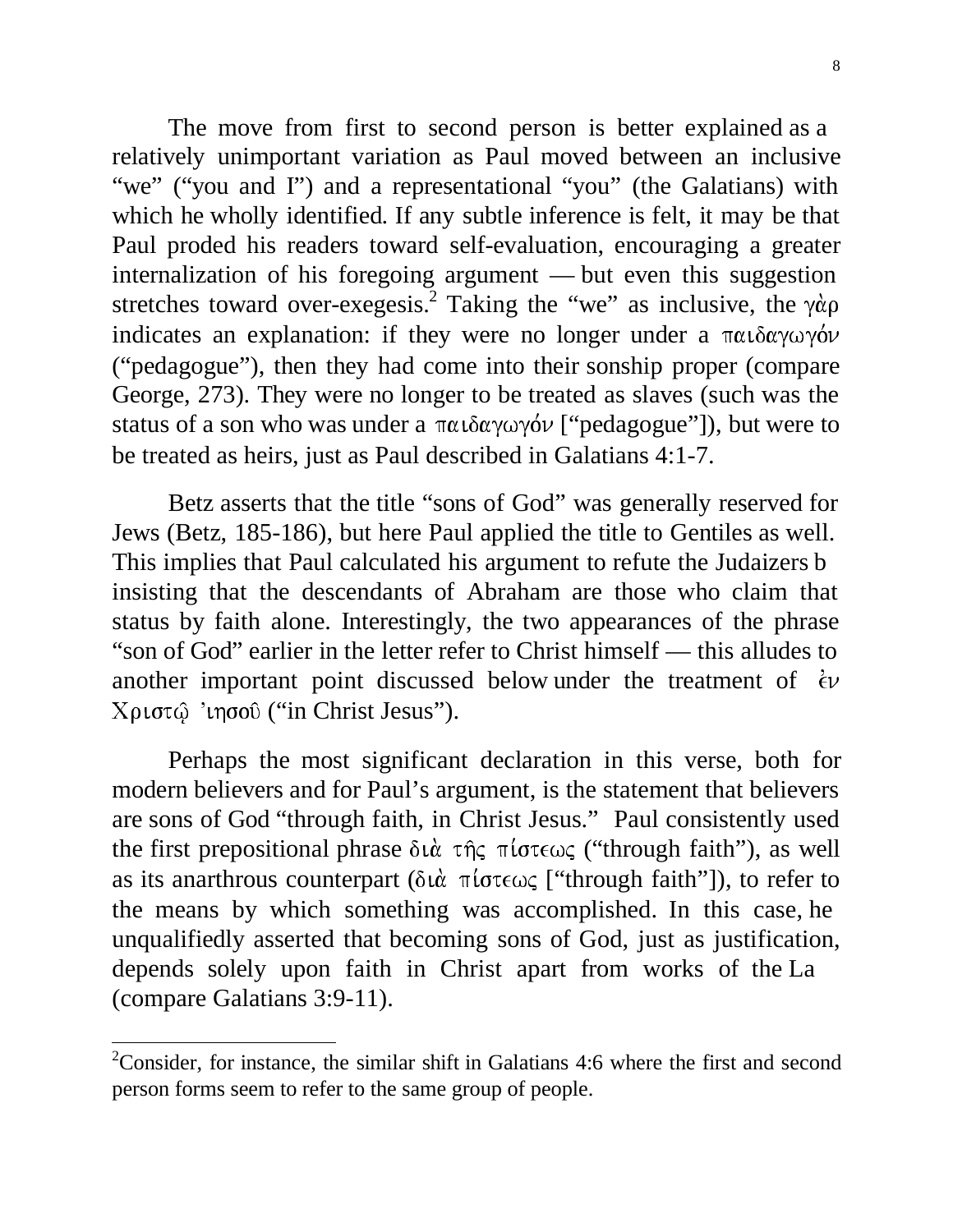The prepositional phrase  $\epsilon \nu$  Χριστ $\hat{\omega}$  'Ιησού ("in Christ Jesus") has traditionally been understood to indicate the object or location of the aforementioned faith (Luther, 339; Calvin, *Commentary* 110). Even though the grammar allows this, the phrase should be seen instead as a second independent qualification of "sons of God," meaning "sons of God in Christ Jesus." Paul almost always uses the genitive, not the dative, after  $\pi i \sigma \tau \epsilon \omega \zeta$  to express the object or location of faith, but  $\epsilon \nu$ ("in Christ Jesus") is dative.

This conclusion accords precisely with Paul's usage elsewhere in Galatians. In the phrases διὰ πίστεως Ἰησοῦ Χριστοῦ ("through faith in Jesus Christ") and  $\pi i \sigma \tau \in \mathcal{S}$  Xptorov ("faith in Christ") in 2:16, the genitive forms Ίησοῦ Χριστου ("Jesus Christ") and Χριστου ("Christ") express the object of faith. This is also the case in  $3:22$  ( $\pi i \sigma \tau \epsilon \omega \zeta$  'Ingov'  $Xριστού$  ["faith in Jesus Christ"]). On the other hand, in 2:4, 3:14 and 3:28, even the genitive form έν Χριστώ Ίησοῦ ("in Christ Jesus") refers to the believer's relationship to or union with Christ. Bruce affirms that this use of the preposition  $\epsilon v$  ("in") plus the dative  $X\rho\iota\sigma\tau\hat{\varphi}$  'Ingoo ("Christ Jesus") "is closely akin to, if not identical with, the Johannine insistence on mutual 'abiding,' illustrated by the parable of the vine and the branches (Jn. 15:4-10)" (Bruce, *Commentary* 184).

Thus, Paul's argument in verses 25 and 26 is that before coming to faith, man is under the authority of the Law, but having come to faith, man is released from the Law and comes into his full sonship through his newfound union with Christ.

#### **Galatians 3:27**

This verse contains Paul's only mention of baptism in the letter, and has been interpreted in terms of sacramentology by numerous theologians. It is clear that Paul said that everyone who has been baptized into Christ has clothed himself with Christ, but the meanings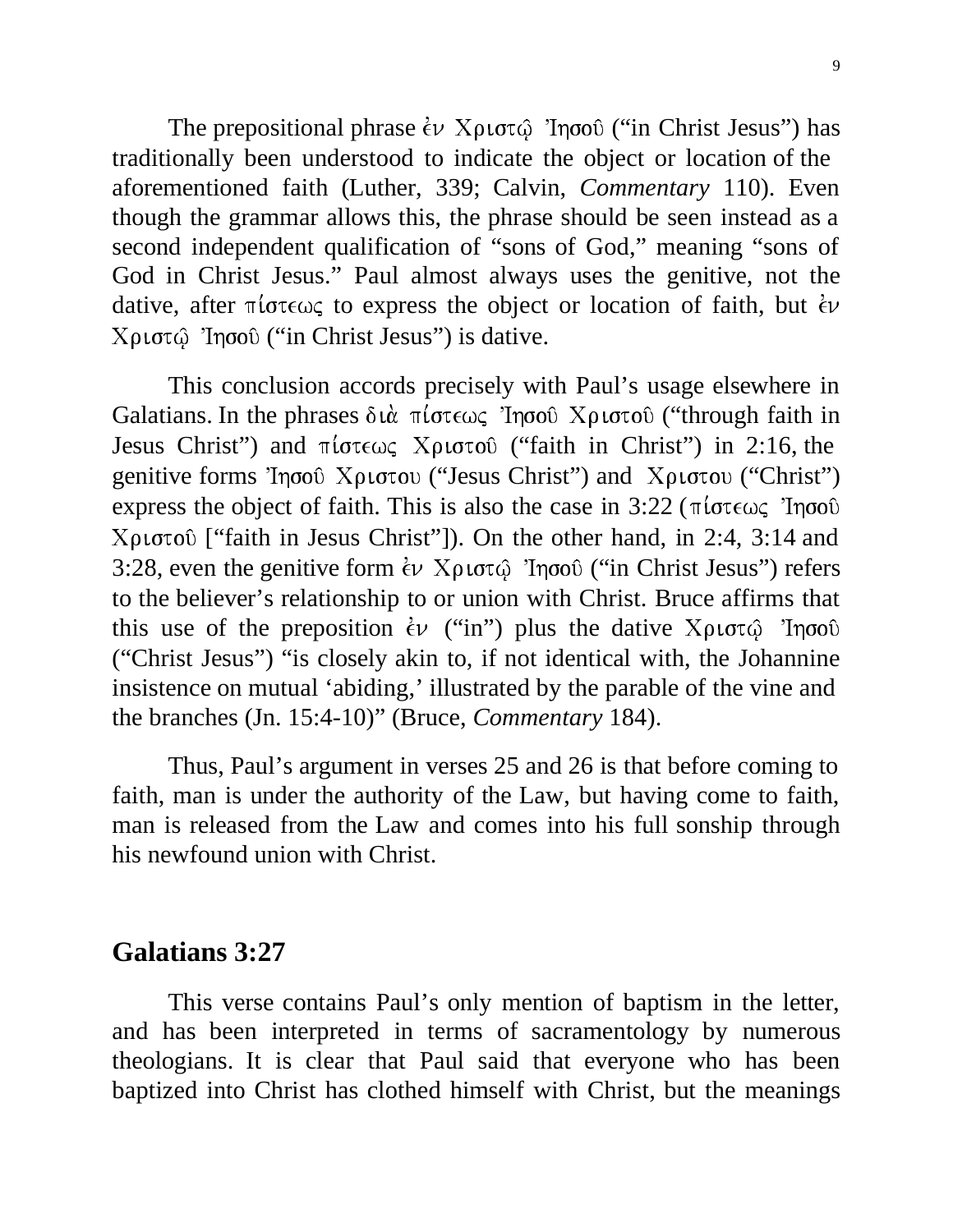of "baptized into Christ" and "clothed with Christ" are rather vague. Burton defines the latter phrase by claiming that  $\epsilon \nu \epsilon \delta \omega \sigma \theta \epsilon$  ("clothed") with the personal object  $X\rho\sigma\sigma\sigma\sigma'$  ("Christ") "signifies 'to take on the character or standing' of the person referred to, 'to become,' or 'to become as'" (Burton, 204). Ridderbos, in turn, understands the entire verse to refer to Christ's federal headship: "the baptized person is added to Christ as His own, is reckoned to His account, shares in His benefits" (Ridderbos, *Commentary* 148). From a more mystical position, Luther argues from this verse that "baptism is a thing of great force and efficacy" (Luther, 341), teaching that baptism is the means both of regeneration and of "putting on Christ," that is, of justification.

While all these views may be theologically sound, none of them rightly interprets this verse. Paul was not so much emphasizing his sacramentology, but his soteriology. George rightly negates Luther's position by reminding the reader that Paul would not have said, "My opponents were wrong in trying to circumcise you. What you really need is to be baptized!" (George, 277). Ridderbos and Burton, in turn, err b denying that this verse portrays the organic elements of unity with Christ.

The real significance of this verse comes out most clearly when one evaluates it in its literary context, taking note of the rhetorical force of its constituent parts. The postpositive  $\gamma \dot{\alpha}$  ("for") introduces verse 27 as an explanatory phrase paralleling verse 26. The verses may be compared as follows: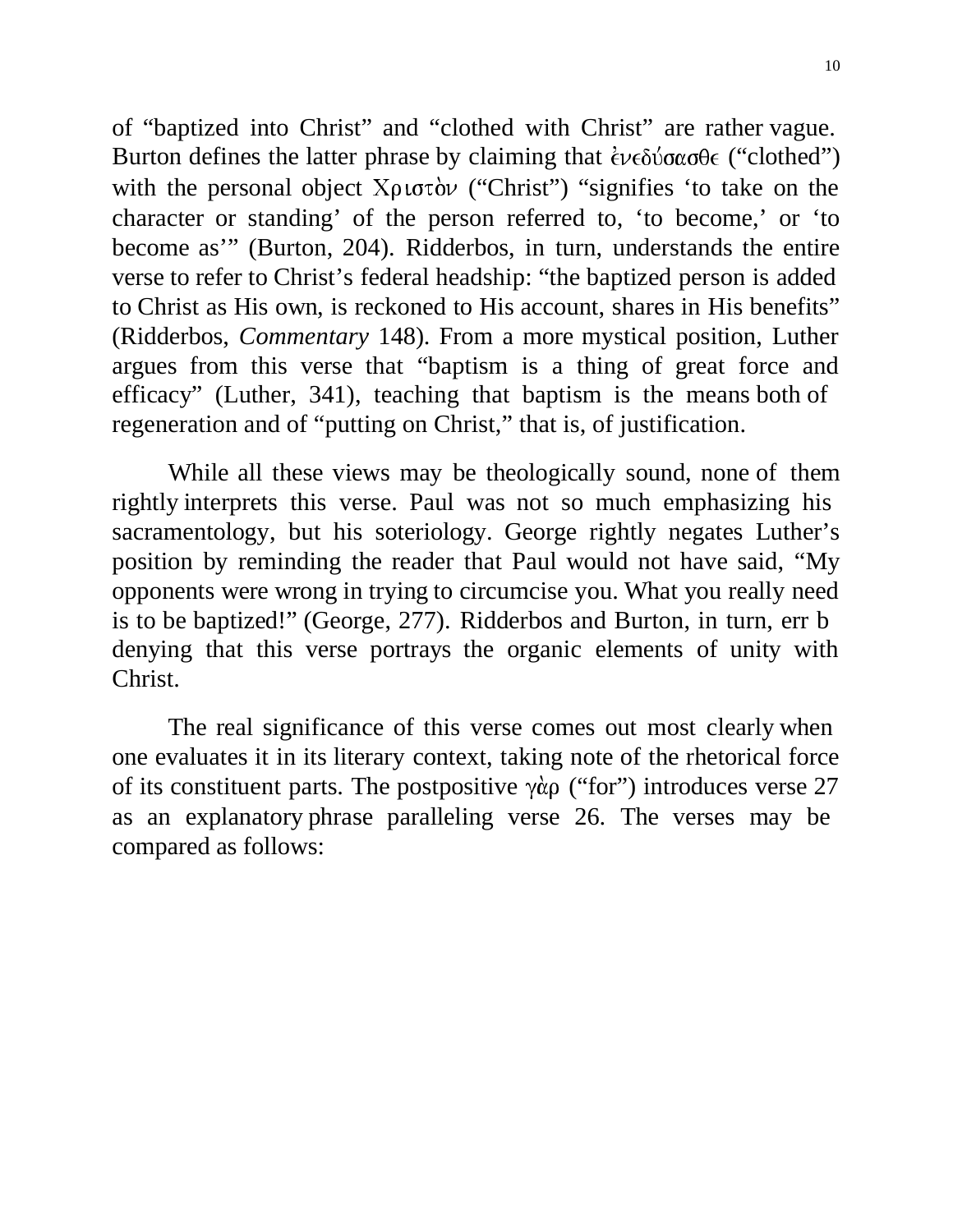| Verse | Subject                             | <b>Means to Resultant State</b>                                 | <b>Resultant State</b>                                                        |
|-------|-------------------------------------|-----------------------------------------------------------------|-------------------------------------------------------------------------------|
| 26    | Πάντες<br>("all")                   | διά τής πίστεως<br>("through faith")                            | υίοί θεού έστε έν Χριστώ<br>'Iησού ("you are sons of<br>God in Christ Jesus") |
| 27    | ∥ὄσοι<br>("as<br>$\parallel$ many") | είς Χριστὸν έβαπτίσθητε<br>("you were baptized into<br>Christ") | Χριστόν ένεδύσασθε ("you<br>have clothed yourselves<br>with Christ")          |

As can be seen through this parallelism, to put on Christ is to share in the benefits of his sonship through unity with him. Because these resultant states are synonymous, the means to each must be one and the same. Thus, for Paul and the Galatians, baptism symbolizes coming to faith. "Baptism is recalled as the concrete moment in their own life in which they for their part confirmed, recognized, and accepted their investing with Christ from above, their ontic relationship to him" (George, 277). What he stated in verse 26 Paul reiterated here: all those who have come to faith in Christ have been united to him organically.

The use of baptismal imagery was probably intended to remind the Galatians of their own baptisms, the liturgy of which may well have contained elements similar to those in Paul's argument. As a visual image, the rhetorical force of baptism would have been quite compelling. Certainly everyone could remember seeing all types of people baptized. This must have helped prepare the Galatians for the assertions in verse 28, for they all knew that faith and incorporation into Christ were sacramentally expressed by Jews and Gentiles, slave and free, male and female alike.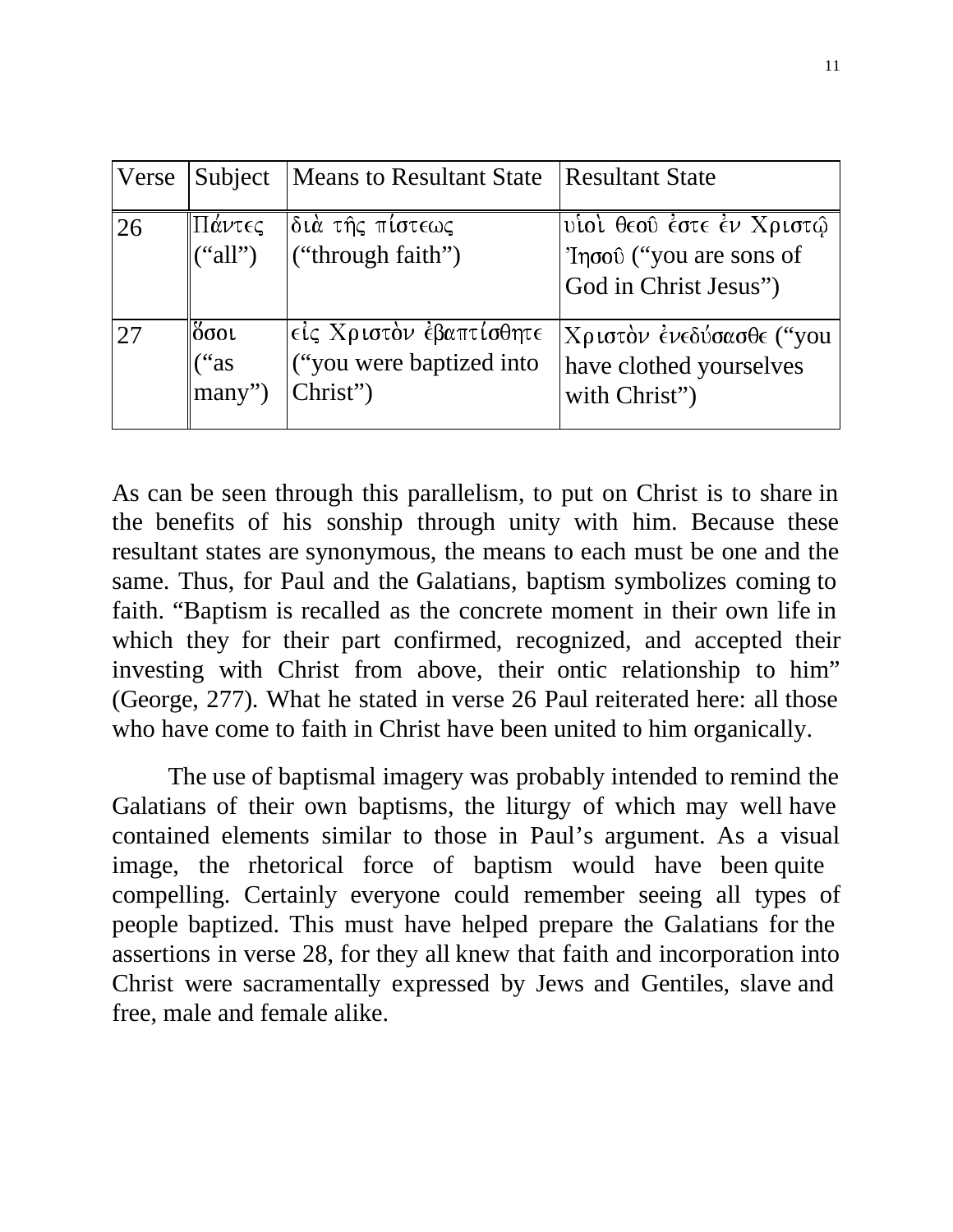#### **Galatians 3:28**

This verse presents exegetical problems because it contains a textual uncertainty. There are at least five variants of the b verset:  $\epsilon \hat{l} \zeta$ έστε έν Χριστώ ("you are one [masculine] in Christ"); ἕν ἐστε ἐν Xριστῷ ("you are one [neuter] in Christ"); ἐστε ἐν Χριστῷ ("you are in Christ"); έστε έν [έν] Χριστού ("you are in Christ" ["you are one {neuter} in Christ"]; and  $\epsilon \sigma \tau \epsilon$  Xplotoo ("you are in/of Christ"]. Although  $\epsilon$  ote  $X\rho$  to to 0 ("you are in/of Christ") is attested in  $\mathbb{P}^{46}$  and (Alexandrinus), and  $\epsilon \sigma \tau \epsilon \quad \epsilon \nu$  Xptor $\varphi$  ("you are in Christ") by the original hand of **N** (Sinaticus), only  $\epsilon \tilde{l} \zeta$  έστε έν Χριστώ ("you are one [masculine] in Christ") is attested in Alexandrian, Western and Byzantine text types. Though not found as early as  $\mathbb{I}^{46}$ , Clement show familiarity with είς έστε έν Χριστώ ("you are one [masculine] in Christ") in the  $3<sup>rd</sup>$  century. This reading also seems more likely to have given rise to the others, either through parablepsis, harmonization or simplification. For these reasons, this paper concurs with the decision of the UBS  $4<sup>th</sup>$  edition and the Nestle-Aland 27<sup>th</sup> edition in following the reading εἷς ἐστε ἐν Χριστῷ (''you are one [masculine] in Christ'').

That believers are one in Christ forms the basis of Paul's insistence that racial, economic and gender distinctions do not apply in Christ. Again contrary to Ridderbos, this "oneness" is not merely a unit of representation by which God reckons all believers under the headship of Christ. Paul did not deny that Christ's blessings come to believers because of Christ's headship over them, but he demonstrated that this headship is not reckoned simply representatively and forensically. The context suggests a repetition of the idea of being "in Christ" from verse 26, the same idea Paul expressed so directly in Galatians 2:20: "It is no longer I who live, but Christ lives in me." He spoke here of an organic relationship, of John's mutual "abiding." Believers are reckoned under Christ's headship because they are organically integrated into him. Believers' oneness with each other derives from the fact that they all participate in Christ.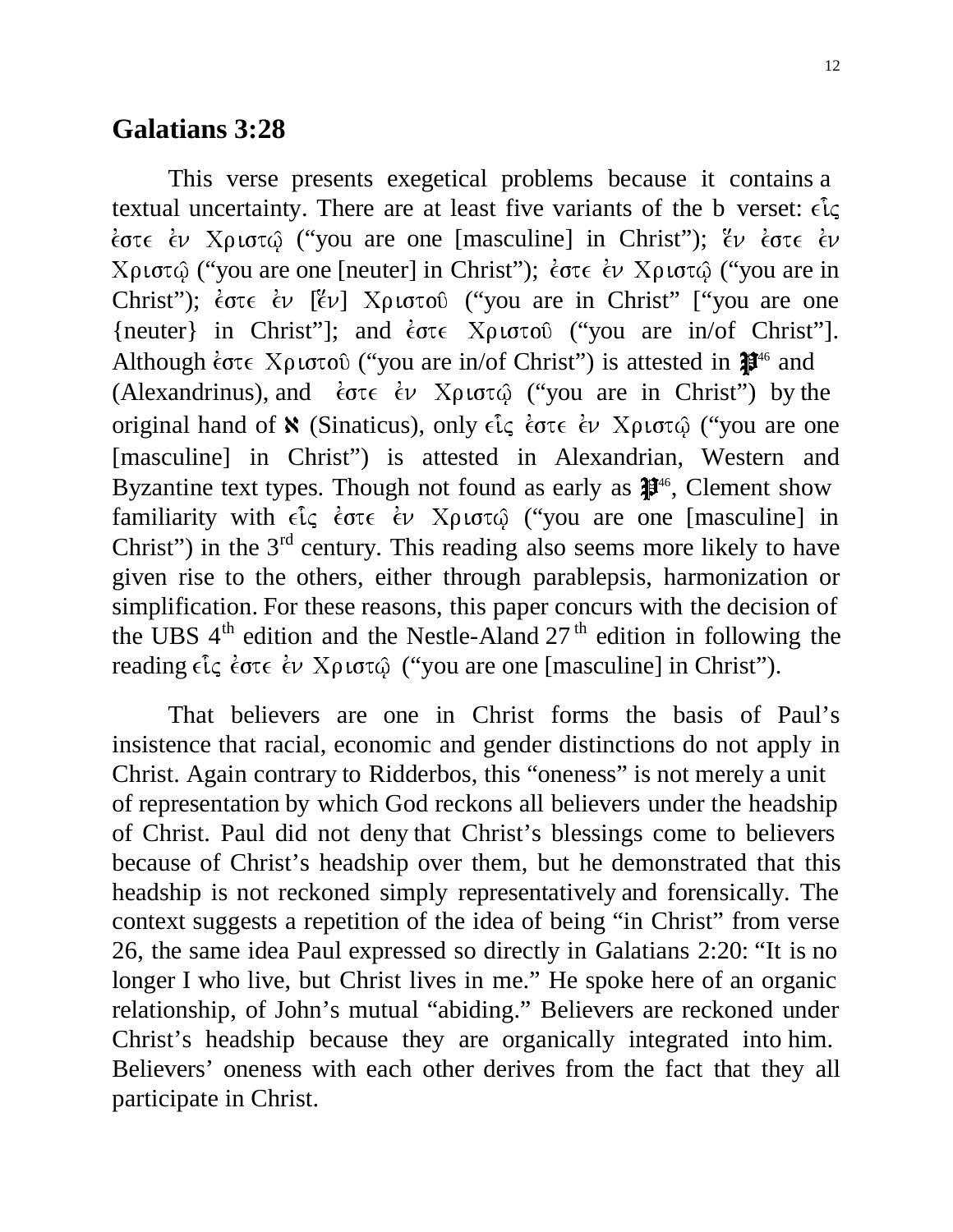On the ground of this unity, Paul denied certain human distinctions in Christ. Note that he did not say that such distinctions should no longer hinder interpersonal, social and corporate relationships with one another, but merely that they no longer bear on the inheritance of the Abrahamic covenant blessings, including justification: "In Christ, that is, in the matter of salvation they are nothing" (Luther, 341). Paul subordinated to this his proposition that, because unity in Christ eliminates the Law as a means for obtaining the covenant blessings, unity ought to prevent Judaizers from compelling Gentiles to be circumcised and to keep the Law. Paul attempted to make clear that, whereas the Gentiles were once "separate from Christ, excluded from the commonwealth of Israel, and strangers to the covenants of promise, having no hope and without God in the world" (Ephesians 2:12), their unity with Christ destroyed the barring effect of the Jew-Gentile distinction and admitted them to the blessings (compare Colossians 3:11). The same reasoning applies to slaves and women, who did not receive from the father the inheritance reserved for the sons (Galatians 4:1-7). Because all those in Christ are treated as Christ himself, and because Christ is the Son of God, even women and slaves are treated as God's Son, becoming heirs to the covenant blessings.<sup>3</sup>

<sup>&</sup>lt;sup>3</sup>Some have argued that the shift from the correlative  $o\dot{\delta} \dot{\epsilon}$  ("nor") to the connective ("and") between "male" and "female" places the male-female distinction in a different class from Jew-Gentile and free-slave, understanding some altered type o argument in this pair. Similarly, arguments have been made from the neuter forms o "male" and "female" that Paul referred to "maleness and femaleness," and not to "male and female." Some have even suggested an androgynous Christ (Betz, 195-200). However, such readings fail to construe ούκ "ένι άρσεν και θήλυ ("there is neither male nor female") in a manner consistent with Paul's argument. The point is that men have no advantage over women, nor do women over men, in obtaining covenant blessings or in being united to Christ. The androgyny argument has the further weakness that the Greek literally says "there *is not* maleness and femaleness," while androgyny requires that "there *is both* maleness and femaleness."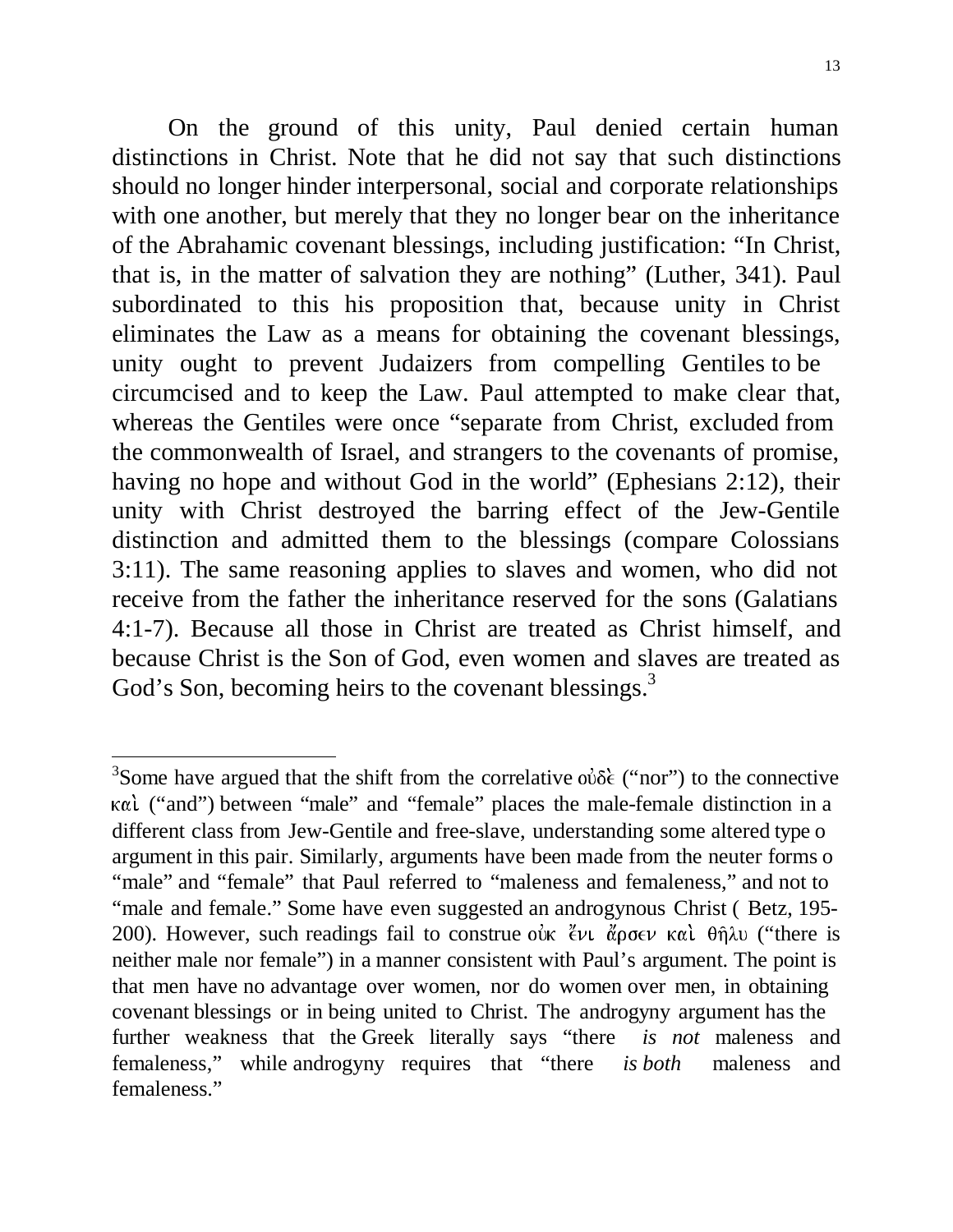Of course, this list of distinctions negated in Christ is not exhaustive, but probably hints at particularly problematic valuations in Galatia. In fact, this specific formulation may have been directed toward the Judaizers, as it parallels a common Jewish prayer in which men thanked God that they were not born Gentile, slave or female (see Bruce, *Commentary* 187). Paul answered this pride by explaining that Christ empowered the traditionall underclassed by uniting himself to them, giving them the status and covenant blessings that were rightfull Christ's alone. Since the blessings cannot be inherited by anyone but Christ himself, the one seeking the blessings must be united to Christ b faith.

By this reading, verse 28 continues the idea of verses 26 and 27 that believers are sons of God, that they have clothed themselves with Christ, and it makes clear that all believers stand on equal footing before God. Paul did not deny that the distinctions listed in 28a continue to apply where society and normal human relationships are concerned. He knew that believers do not cease to be Jew or Gentile, slave or free, and least of all do they cease to be male or female.

Still, he did not hesitate to encourage love for one another on the basis of this unity (Galatians  $5:6$ ) — an application beyond the original force of verse 28. At the same time, however, he understood this love to fulfill the Law (Galatians 5:14). He did not abolish proper distinctions established by the Law — he simply denied their merit with regard to the covenant blessings. Therefore, protestations that this verse legitimates homosexuality clearly overstep the bounds of Paul's intentions, as well as the bounds of its broader implications.

More difficult to evaluate in light of this verse is Bruce's question: "If in ordinary life existence in Christ is manifested openly in church fellowship, then, if a Gentile may exercise spiritual leadership in church as freely as a Jew, or a slave as freely as a citizen, why not a woman as freely as a man?" (Bruce, *Commentary* 190). If one understands spiritual leadership in church to be a covenant blessing, he may be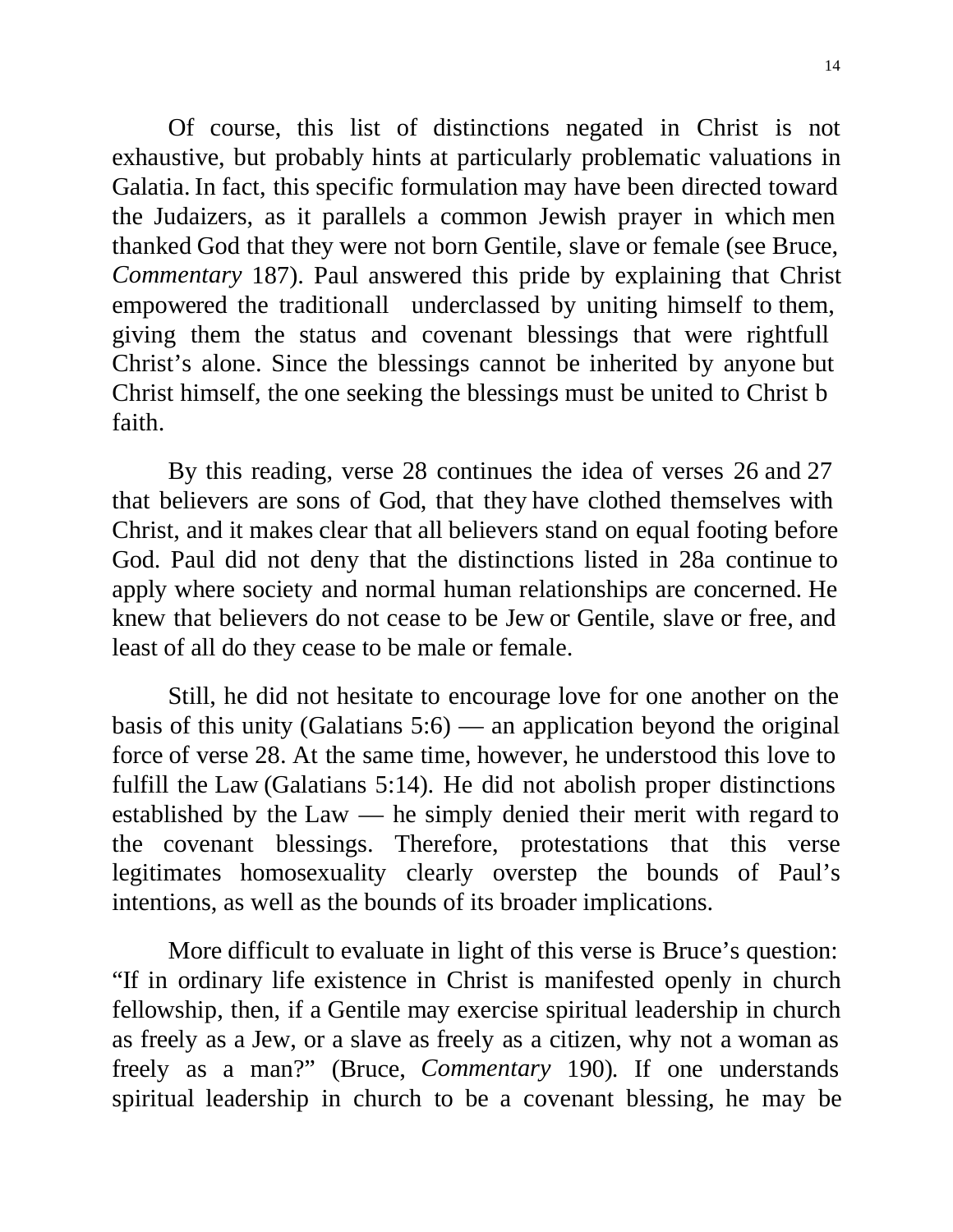inclined to allow female spiritual leaders over men in church. If, instead, one thinks male spiritual leadership is legally mandated, he may suggest that unity in Christ provides women with the love necessary to submit joyfully to exclusively male spiritual leadership.

Further complicating the issue, one must ask the related question, "Even if circumcision (a legal mandate) was of no value in obtaining covenant blessings like justification, would Paul have encouraged it as an act of love?" In Galatians, the answer was clearly "no" (Galatians 6:15). If Paul did not always encourage adherence to legal mandates, might he have allowed female spiritual leadership in church even if male spiritual leadership were legally mandated?

Before reaching a conclusion, one must also consider 1 Timothy 2:12, in which the same Paul maintained, "I do not allow a woman to teach or exercise authority over a man." Perhaps the safest route in application remains to accept verse 28a without limitation in one's conceptions of covenant blessings and church unity, and to apply it as a general principle to all other instances, taking particular care to apply it to instances of race, class and gender. Of course, should sound exegesis of other passages demonstrate conclusions contrary to those reached by one's conception of this general principle, one ought to reevaluate his conception of the general principle.

#### **Galatians 3:29**

The phrase εί δε ύμεις Χριστού ("if you are of Christ") repeats the semantic force of the foregoing ὑμεῖς εἶς ἐστε ἐν Χριστῷ 'ιησοῦ ("you are one in Christ Jesus"). That is, "of Christ" in verse 29 means exactl the same thing as "in Christ" in verse 28 (Betz, 201; George, 292; Lightfoot, 150-151). "Those who are έν Χριστώ ["in Christ"] are also Christ's ( $X\rho\sigma\sigma\sigma\sigma$ ), not only in the sense that they belong to Christ or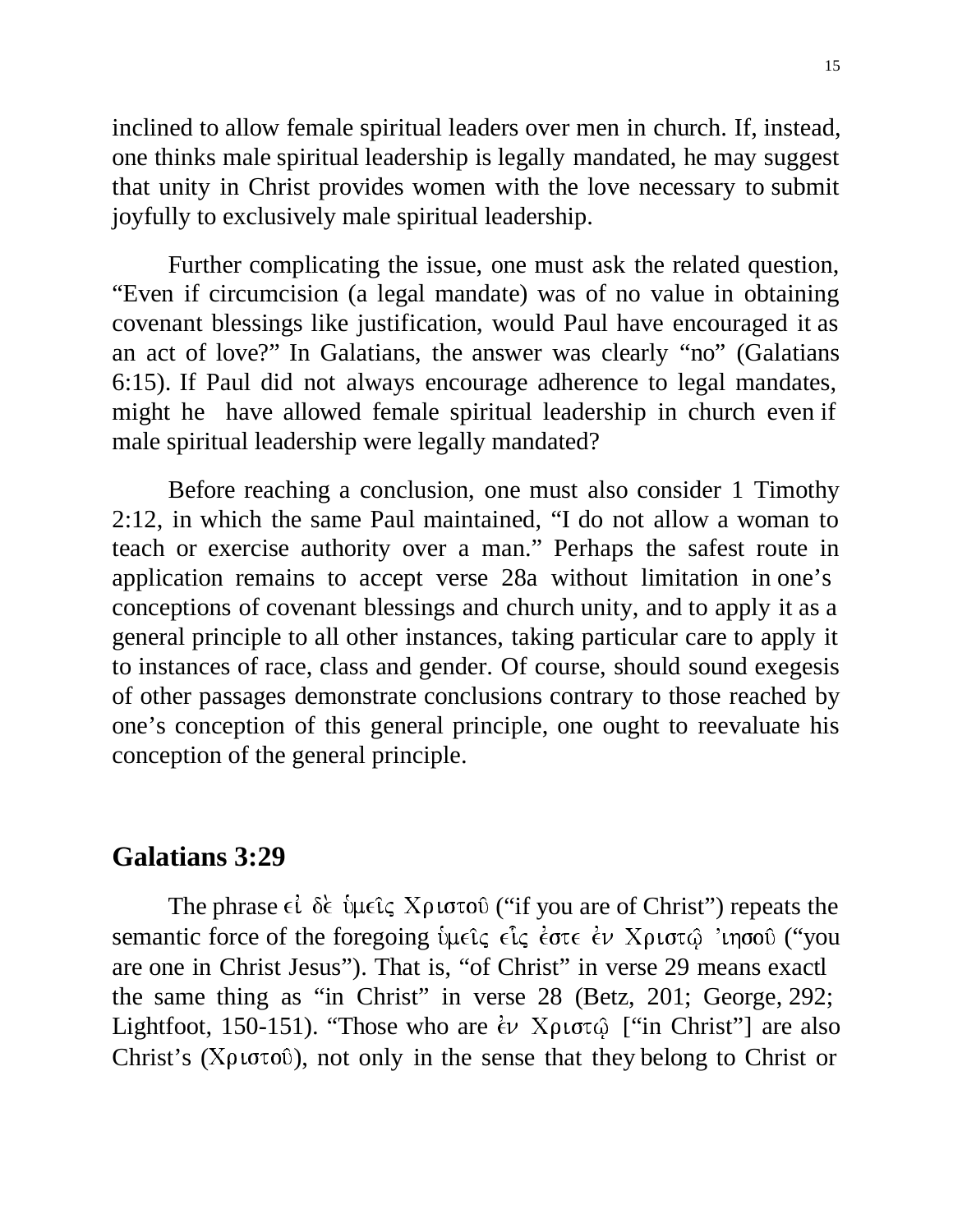follow Christ . . . but even more in the sense that they participate in him by the Spirit" (Bruce, *Commentary* 190).

Here Paul reasserted that only those who are organically united to Christ receive the Abrahamic covenant blessings. His argument is simple: all those who are of Christ are Abraham's seed ( $\sigma \pi \epsilon \rho \mu \alpha$ ). The significance of this vocabulary should not be missed, as it reinforces that being "in Christ" is an organic union. Previously, Paul had stated that Abraham's seed ( $\sigma \pi \epsilon \rho \mu \alpha$ ) was Christ (Galatians 3:16), but here he said that all those who believe are this singular seed. Those who are in Christ may rightly be assessed as being Christ himself for purposes of bestowing covenant blessings like justification.

Thus, when Paul called believers "heirs according to promise," he did not mean that each believer receives an individual inheritance because he claims Christ's covenant keeping. Rather, Paul meant that all believers share in Christ's one inheritance. Reading back from this point, it becomes evident that Paul presupposed that believers do not have their own individual sonships, but that they share in the one sonship of Christ. While Paul is comfortable calling them "sons of God" in casual language, implying a multiplicity of sonships, the care he takes in Galatians to guard the nature of being "in Christ" confirms that he assumes these to be derivative sonships predicated on Christ's ow sonship.

The proper interpretation of this verse wreaks havoc on Dispensational doctrine, which holds that the New Testament Church does not supplant Old Testament Israel as the covenant people of God.<sup>4</sup> Dispensationalism relies on the teaching that God's plan for Israel differs distinctly from God's plan for the church. This theolog

<sup>&</sup>lt;sup>4</sup> To suggest, as amillenarians do, that Gentile believers inherit the national promises given to the believing Jewish remnant — that the church thus supplants Israel or is the "new Israel" — is to read into these verses what is not there" (Walvoord, 600).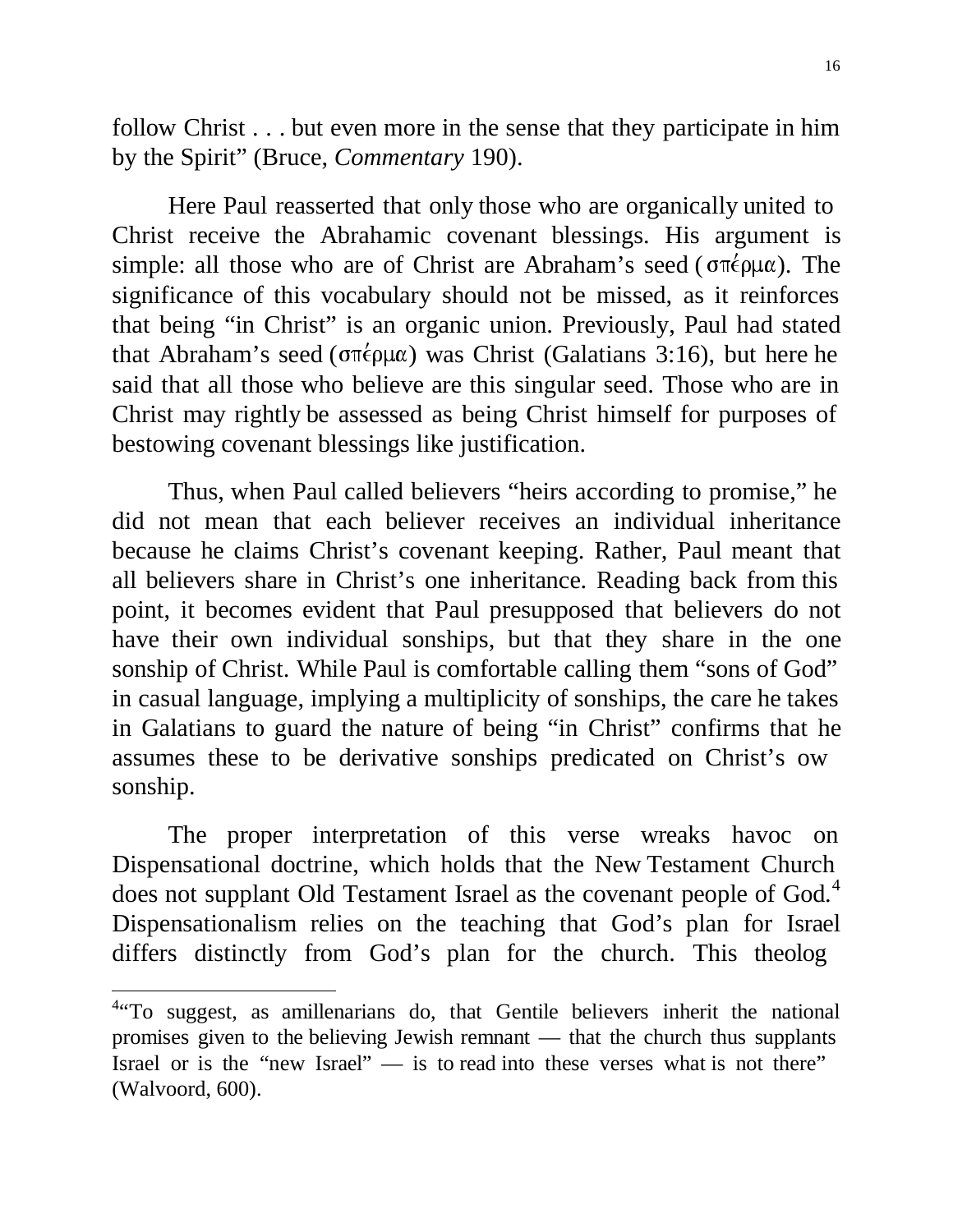contradicts Paul's doctrine that Christ is the only legitimate heir to the Abrahamic inheritance (Galatians 3:16), that man can only receive these blessings in Christ, and that there is neither Jew nor Gentile in Christ. In so doing, it constructs an artificial distinction between "Abraham's seed" and "Israel" which the Jews themselves would not have recognized.<sup>5</sup> "They reckoned no distinction higher than to belong to the race of Abraham" (Calvin, *Commentary* 112). The most reasonable interpretation of verse 29, and of the whole passage, is that Christ alone has inherited all the promises made to Israel, and all the blessings of keeping God's covenant. Believers partake of these blessings only by virtue of their union with Christ — a fact which should silence Judaizers and legalists permanently.

## **CONCLUSION**

Throughout this passage, Paul has demonstrated repeatedly that the only means of procuring justification and other covenant blessings is faith in Christ, and that the mechanism through which faith brings about these benefits is organic incorporation into Christ. Contrary to the Judaizers who would have had the Galatians seek righteousness through works of the Law, Paul condemned the works of Law to this end, asserting that the Law has power only to condemn and imprison. Faith, according to Paul, releases believers from the constraints of the Law, regardless of their ethnicity, class or gender, and frees them to live b the Spirit. Obvious applications of this teaching are avoiding legalism and esteeming the brethren as members of Christ, but the greatest application has been summarized well by Longenecker:

<sup>&</sup>lt;sup>5</sup>For instance, the final lines of the Magnificat read, "He has given help to Israel His servant, In remembrance of His mercy, As He spoke to our fathers, To Abraham and his offspring forever" (Luke 1:54-55). See also the long discourse on this topic i John 8:31-59 in which the Jews claim to be  $\sigma \pi \epsilon \rho \mu \alpha$  ' $\alpha \beta \rho \alpha \alpha' \mu$  ("Abraham's seed").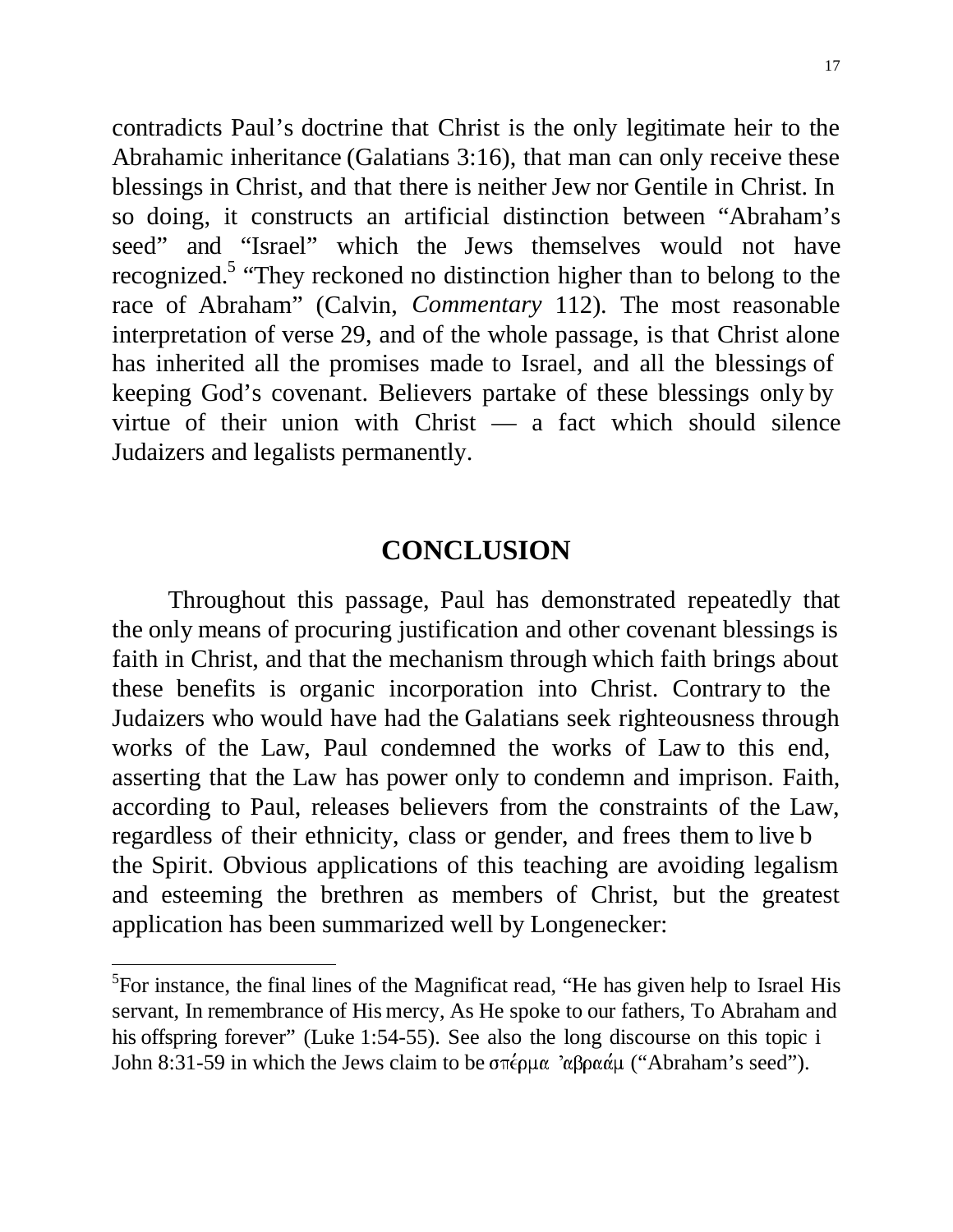"Being 'in Christ' is the essence of Christian proclamation and experience. One may discuss legalism, nomism, and even justification by faith, but without treating the 'in Christ' motif we miss the heart of the Christian message. . . And so the focus of Christians seeking to live out their commitments in a truly biblical fashion should be on being 'in Christ,' without reverting to some nomistic experience" (Longenecker, 159).

#### **BIBLIOGRAPHY**

- Betz, Hans Dieter. *Hermeneia: Galatians*. Philadelphia: Fortress Press, 1979.
- Boice, James Montgomery. *The Expositor's Bible Commentary, Volume 10: Romans — Galatians*. Grand Rapids: Zondervan Publishing House, 1976.
- Bruce, F. F *The New International Greek Testament Commentary: The Epistle to the Galatians*. Exeter: The Paternoster Press, 1982.
- Bruce, F. F *Paul: Apostle of the Heart Set Free* . Grand Rapids: William B. Eerdmans Publishing Co., 1975.
- Burton, Ernest de Witt. *The International Critical Commentary: A Critical and Exegetical Commentary on the Epistle to the Galatians*. Edinburgh: T. & T. Clark, 1921.
- Calvin, John. *Calvin's Commentaries, Volume 21: Commentaries on the Epistles of Paul to the Galatians and Ephesians* . Grand Rapids: Baker Book House, 1993.
- Calvin, John. *Institutes of the Christian Religion*. Grand Rapids: William B. Eerdmans Publishing Company, 1989.